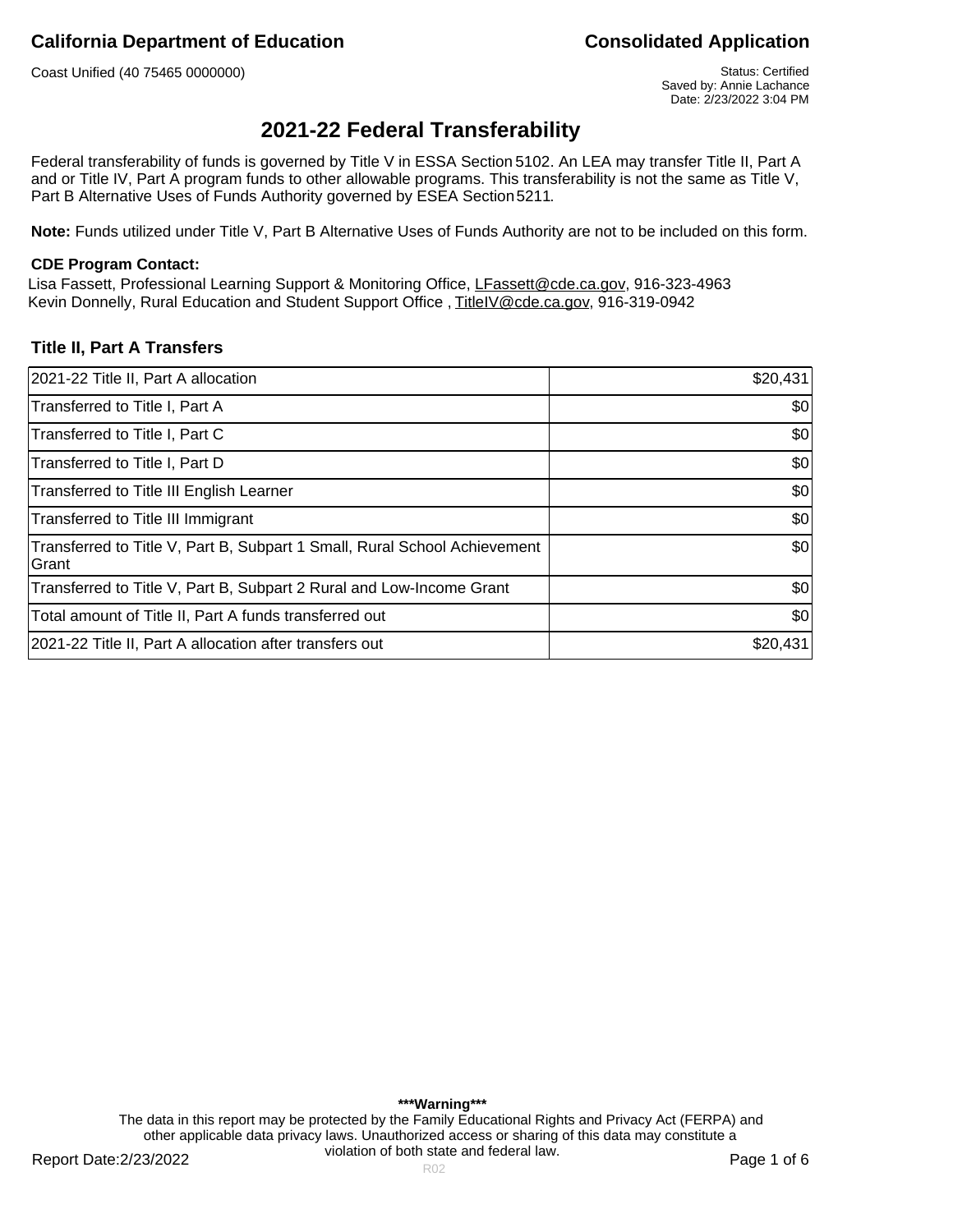## **California Department of Education California Department of Education**

Coast Unified (40 75465 0000000) Coast Unified (40 75465 0000000)

Saved by: Annie Lachance Date: 2/23/2022 3:43 PM

# **2021-22 Title I, Part A LEA Allocation and Reservations**

To report LEA required and authorized reservations before distributing funds to schools.

### **CDE Program Contact:**

Sylvia Hanna, Title I Policy, Program, and Support Office, SHanna@cde.ca.gov, 916-319-0948 Rina DeRose, Title I Policy, Program, and Support Office, RDerose@cde.ca.gov, 916-323-0472

| $ 2021-22$ Title I, Part A LEA allocation $(+)$                           | \$124,891 |
|---------------------------------------------------------------------------|-----------|
| Transferred-in amount (+)                                                 | \$0       |
| Nonprofit private school equitable services proportional share amount (-) | \$0       |
| 2021-22 Title I, Part A LEA available allocation                          | \$124.891 |

### **Required Reservations**

| Parent and family engagement                                                                                                                                                                        | \$0     |
|-----------------------------------------------------------------------------------------------------------------------------------------------------------------------------------------------------|---------|
| (If the allocation is greater than \$500,000, then parent and family<br>engagement equals 1% of the allocation minus the nonprofit private school<br>equitable services proportional share amount.) |         |
| School parent and family engagement                                                                                                                                                                 | \$0     |
| LEA parent and family engagement                                                                                                                                                                    | \$0     |
| Local neglected institutions                                                                                                                                                                        | No      |
| Does the LEA have local institutions for neglected children?                                                                                                                                        |         |
| Local neglected institutions reservation                                                                                                                                                            |         |
| Local delinquent institutions                                                                                                                                                                       | No      |
| Does the LEA have local institutions for delinquent children?                                                                                                                                       |         |
| Local delinquent institutions reservation                                                                                                                                                           | \$0     |
| Direct or indirect services to homeless children, regardless of their school<br>of attendance                                                                                                       | \$1,100 |

## **Authorized Reservations**

| Public school Choice transportation | \$01      |
|-------------------------------------|-----------|
| Other authorized activities         | \$01      |
| 2021-22 Approved indirect cost rate | $10.44\%$ |
| Indirect cost reservation           | \$11,806  |
| Administrative reservation          | \$6,928   |

## **Reservation Summary**

| Total LEA required and authorized reservations          | \$19.834  |
|---------------------------------------------------------|-----------|
| School parent and family engagement reservation         | \$0       |
| Amount available for Title I, Part A school allocations | \$105.057 |

### **\*\*\*Warning\*\*\***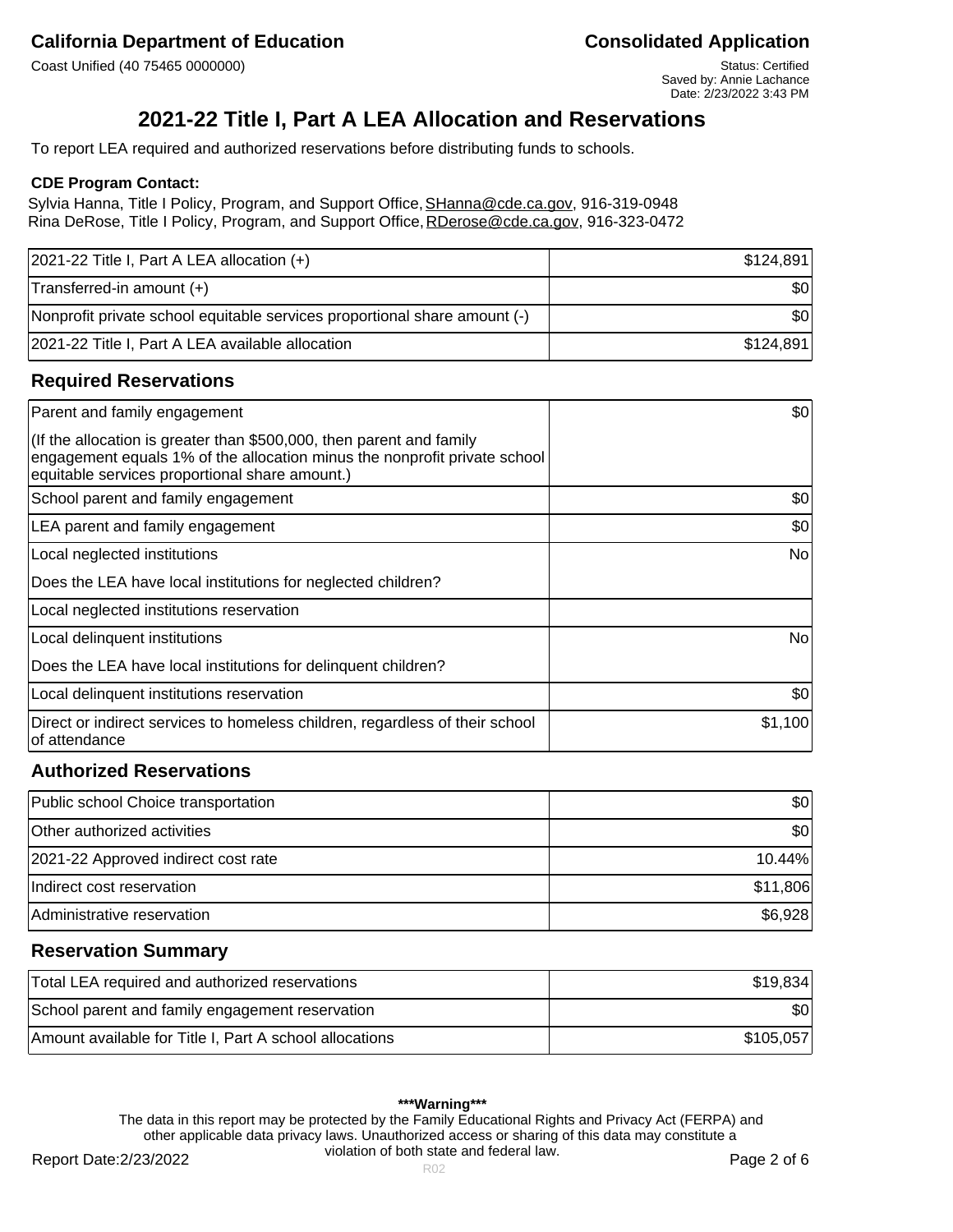Coast Unified (40 75465 0000000) Status: Certified (40 75465 0000000)

Saved by: Annie Lachance Date: 2/23/2022 4:02 PM

# **2021-22 Title II, Part A LEA Allocations**

The purpose of this data collection is to calculate the total allocation amount available to the local educational agency (LEA) for Title II, Part A Supporting Effective Instruction.

### **CDE Program Contact:**

Alice Ng (Fiscal), Division Support Office, ANg@cde.ca.gov., 916-323-4636 Lisa Fassett (Program), Professional Learning Support & Monitoring Office, LFassett@cde.ca.gov, 916-323-4963

| 2021-22 Title II, Part A allocation              | \$20,431 |
|--------------------------------------------------|----------|
| Transferred-in amount                            | \$0      |
| Total funds transferred out of Title II, Part A  | \$0      |
| Allocation after transfers                       | \$20,431 |
| Repayment of funds                               | \$0      |
| 2021-22 Total allocation                         | \$20,431 |
| Administrative and indirect costs                | \$1,678  |
| Equitable services for nonprofit private schools | \$0      |
| 2021-22 Title II, Part A adjusted allocation     | \$18,753 |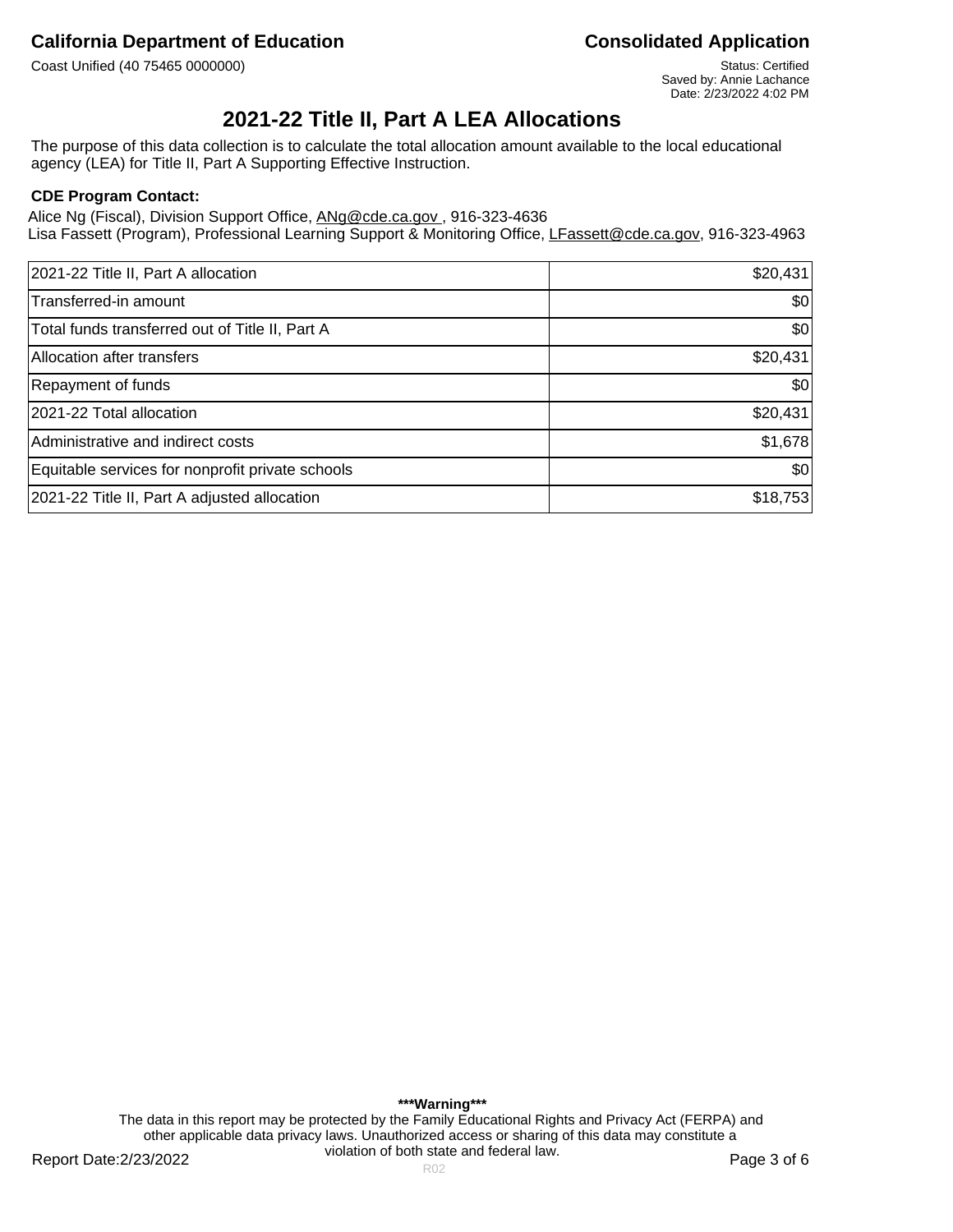Coast Unified (40 75465 0000000) Coast Unified (40 75465 0000000)

# **2021-22 Title III English Learner LEA Allocations and Reservations**

The purpose of this data collection is to show the total allocation amount available to the local educational agency (LEA) for the Title III English Learner (EL) student program and to report required reservations.

### **CDE Program Contact:**

Caroline Takahashi, Language Policy and Leadership Office, CTakahashi@cde.ca.gov, 916-323-5739 Geoffrey Ndirangu, Language Policy and Leadership Office, GNdirang@cde.ca.gov, 916-323-5831

## **Total Allocation**

| 2021-22 Title III EL student program allocation | \$26,208  |
|-------------------------------------------------|-----------|
| Transferred-in amount                           | \$0       |
| Repayment of funds                              | <b>SO</b> |
| 2021-22 Total allocation                        | \$26,208  |

## **Allocation Reservations**

| Professional development activities                                                                                                              | \$0      |
|--------------------------------------------------------------------------------------------------------------------------------------------------|----------|
| Program and other authorized activities                                                                                                          | \$26,208 |
| English proficiency and academic achievement                                                                                                     | \$0      |
| Parent, family, and community engagement                                                                                                         | \$0      |
| Direct administrative costs (amount cannot exceed 2% of the student<br>program allocation plus transferred-in amount)                            | \$0      |
| Indirect costs (LEA can apply its approved indirect rate to the portion of the<br>subgrant that is not reserved for direct administrative costs) | 30       |
| Total allocation reservations                                                                                                                    | \$26,208 |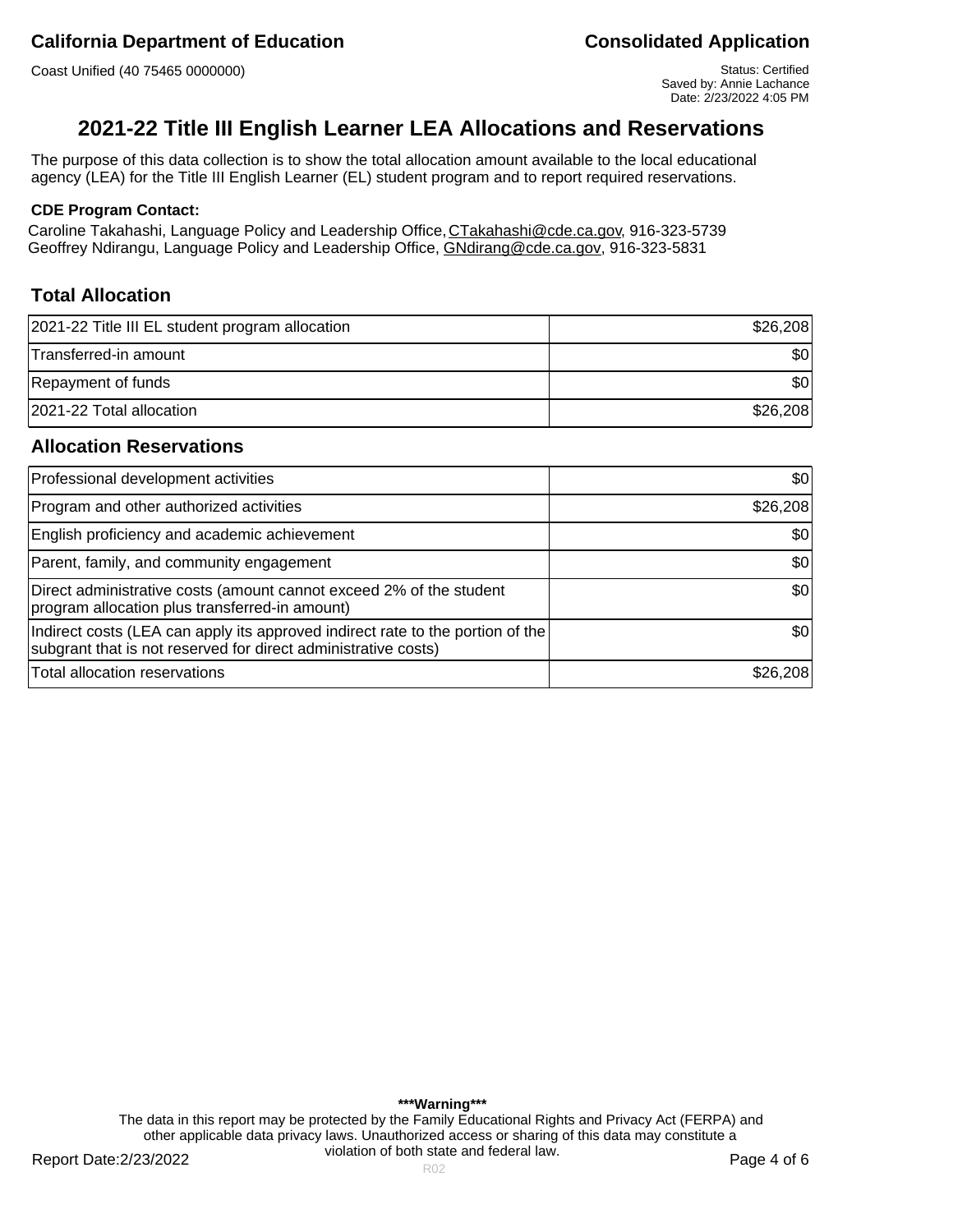Coast Unified (40 75465 0000000) Coast Unified (40 75465 0000000)

# **2021-22 Title III English Learner YTD Expenditure Report, 6 Months**

A report of year-to-date (YTD) expenditures by activity. Activity period covered is July 1, 2021 through December 31, 2021.

### **CDE Program Contact:**

Caroline Takahashi, Language Policy and Leadership Office, CTakahashi@cde.ca.gov, 916-323-5739 Geoffrey Ndirangu, Language Policy and Leadership Office, GNdirang@cde.ca.gov, 916-323-5831

## **Required and authorized Title III English Learner (EL) student program activities**

An eligible entity receiving funds under the Every Student Succeeds Act section 3115 (c)-(d) shall use the funds for the supplementary services as part of the language instruction program for EL students.

Refer to the Program Information link above for required and authorized EL student program activities.

Refer to the Data Entry Instructions link above for Expenditure Report Instructions.

| 2021-22 Title III EL student program allocation                                                                                                  | \$26,208 |
|--------------------------------------------------------------------------------------------------------------------------------------------------|----------|
| Transferred-in amount                                                                                                                            | \$0      |
| 2021-22 Total allocation                                                                                                                         | \$26,208 |
| <b>Object Code - Activity</b>                                                                                                                    |          |
| 1000-1999 Certificated personnel salaries                                                                                                        | \$19,414 |
| 2000-2999 Classified personnel salaries                                                                                                          | \$0      |
| 3000-3999 Employee benefits                                                                                                                      | \$6,794  |
| 4000-4999 Books and supplies                                                                                                                     | \$0      |
| 5000-5999 Services and other operating expenditures                                                                                              | \$0      |
| Direct administrative costs (amount cannot exceed 2% of the student<br>program allocation plus transferred-in amount)                            | \$0      |
| Indirect costs (LEA can apply its approved indirect rate to the portion of the<br>subgrant that is not reserved for direct administrative costs) | \$0      |
| Total year-to-date expenditures                                                                                                                  | \$26,208 |
| 2021-22 Unspent funds                                                                                                                            | \$0      |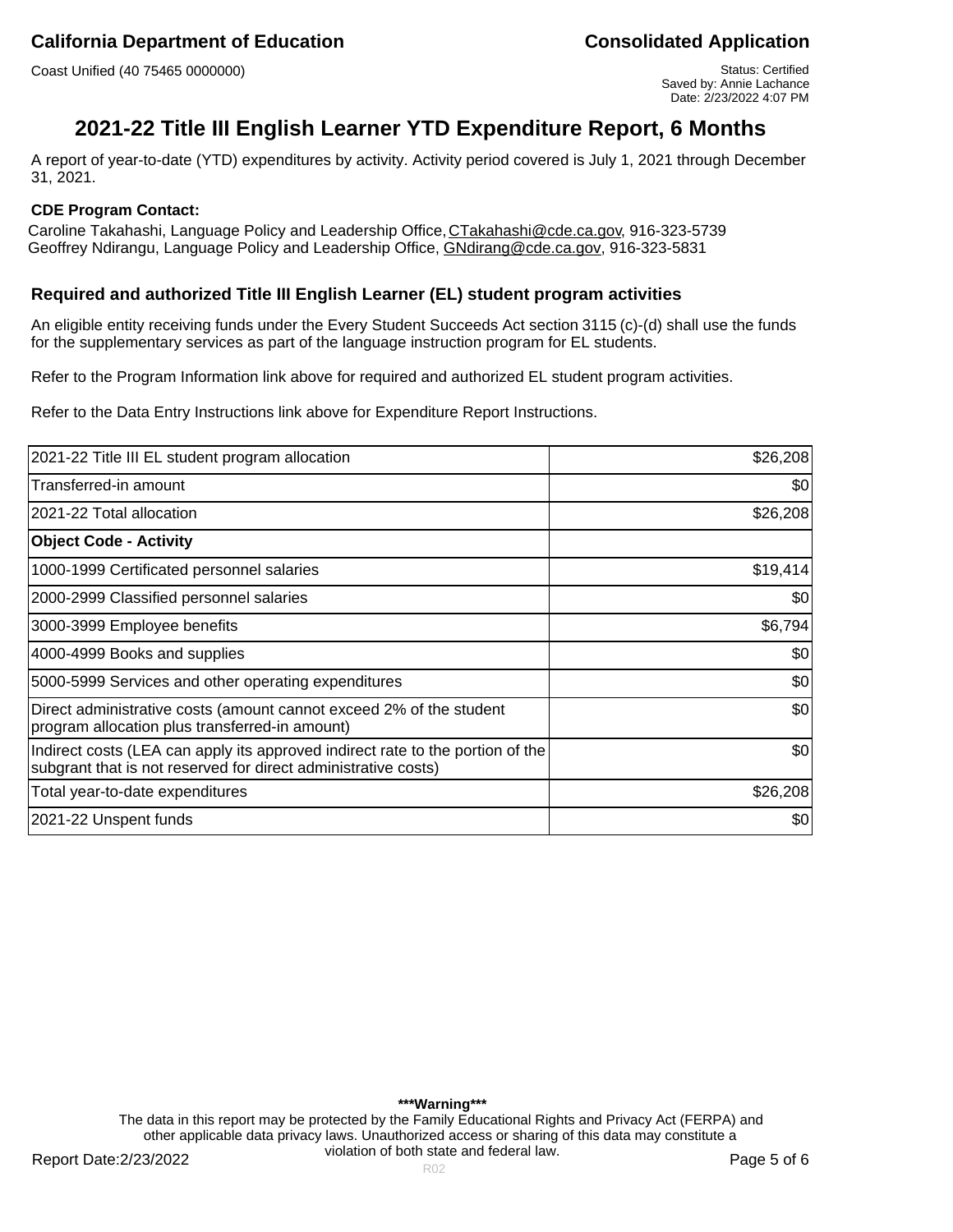Coast Unified (40 75465 0000000) Status: Certified (40 75465 0000000)

Saved by: Annie Lachance Date: 2/23/2022 4:08 PM

# **2021-22 Consolidation of Administrative Funds**

A request by the local educational agency (LEA) to consolidate administrative funds for specific programs.

### **CDE Program Contact:**

Hilary Thomson, Fiscal Oversight and Support Office, HThomson@cde.ca.gov, 916-323-0765

| Title I, Part A Basic                                    | No |
|----------------------------------------------------------|----|
| SACS Code 3010                                           |    |
| Title I, Part C Migrant Education                        | No |
| SACS Code 3060                                           |    |
| Title I, Part D Delinquent                               | No |
| SACS Code 3025                                           |    |
| Title II, Part A Supporting Effective Instruction        | No |
| SACS Code 4035                                           |    |
| Title III English Learner Students - 2% maximum          | No |
| SACS Code 4203                                           |    |
| <b>Title III Immigrant Students</b>                      | No |
| SACS Code 4201                                           |    |
| Title IV, Part A Student Support - 2% maximum            | No |
| SACS Code 4127                                           |    |
| Title IV, Part B 21st Century Community Learning Centers | No |
| SACS Code 4124                                           |    |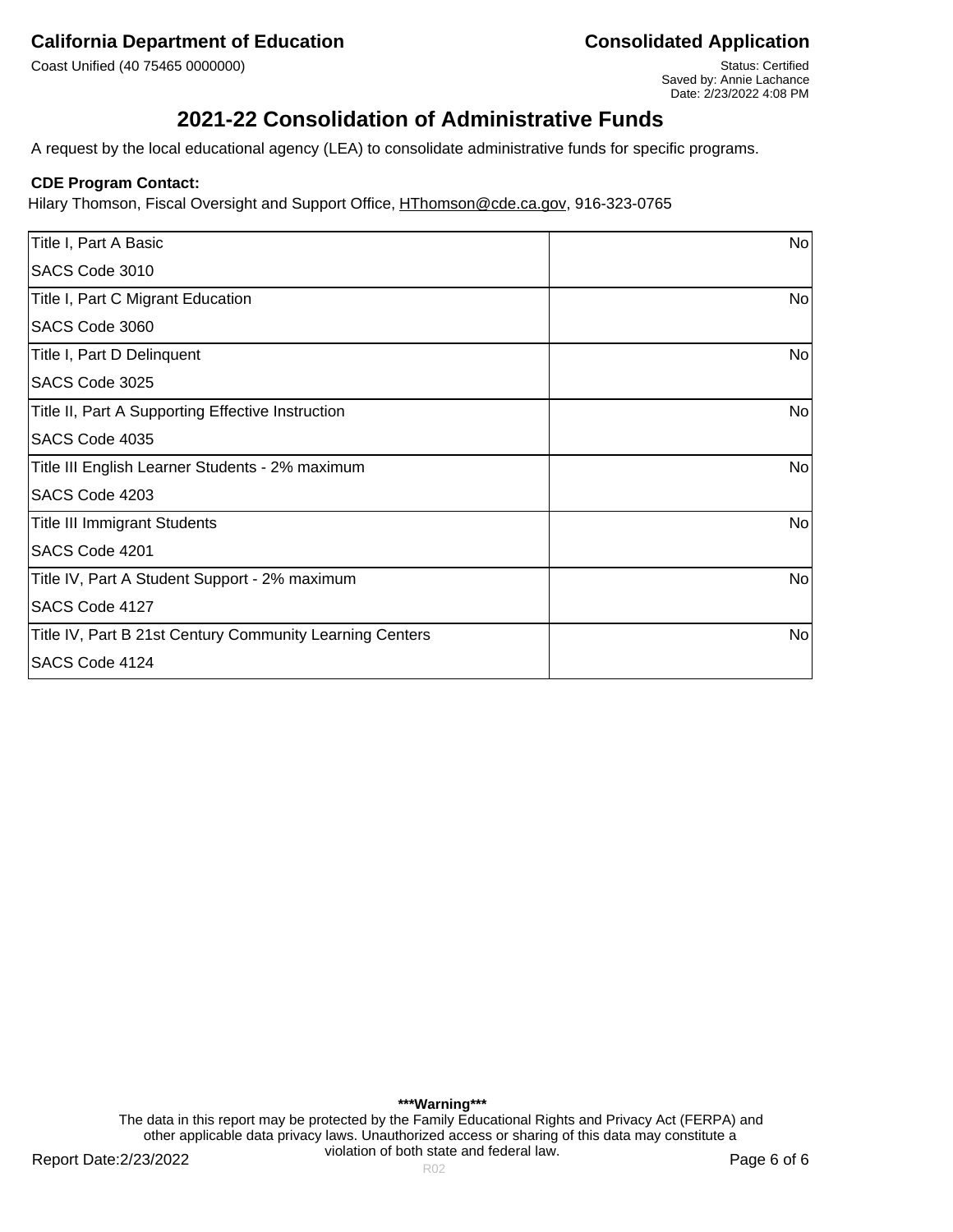Coast Unified (40 75465 0000000)

Status: Certified Saved by: Annie Lachance Date: 2/23/2022 3:57 PM

# **2021-22 Title I, Part A School Allocations**

This report identifies the amount of Title I, Part A funds to be allocated to eligible schools.

### **CDE Program Contact:**

Title I Policy, Program, and Support Office , TitleI@cde.ca.gov, - Rina DeRose, Title I Policy, Program, and Support Office, RDerose@cde.ca.gov, 916-323-0472

# **LEA meets small LEA criteria.**

| A local educational agency (LEA) is defined as a small LEA if, based on the school<br>list and the data entered in Title I, Part A School Student Counts, the LEA meets one<br>or both of the following:<br>Is a single school LEA |
|------------------------------------------------------------------------------------------------------------------------------------------------------------------------------------------------------------------------------------|
| Has enrollment total for all schools less than 1,000<br>If applicable, enter a Discretion Code. Use lower case only.                                                                                                               |
| Allowable Discretion Codes                                                                                                                                                                                                         |

## a - Below LEA average and at or above 35% student low income

- d Waiver for a desegregation plan on file
- e Grandfather provision
- f Feeder pattern

| Low income measure                                 | <b>FRPM</b>    |
|----------------------------------------------------|----------------|
| Ranking Schools Highest to Lowest                  | Within the LEA |
| LEA-wide low income %                              | 77.42%         |
| Available Title I, Part A school allocations       | \$105,057      |
| Available parent and family engagement reservation | \$0            |

**School Name School Code Grade Span Group Student Enrollment Eligible Low Income Students Ages 5- 17 Low Income Student % Eligible to be Served Required to be Served Ranking \$ Per Low Income Student TIA School Allocation 2020–21 Carryover Parent and Family Engage ment Total School Allocation Discretion Code** Santa Lucia Middle 6042980 2 116 97 83.62 \* \* 1 232.54 22556.38 22556.38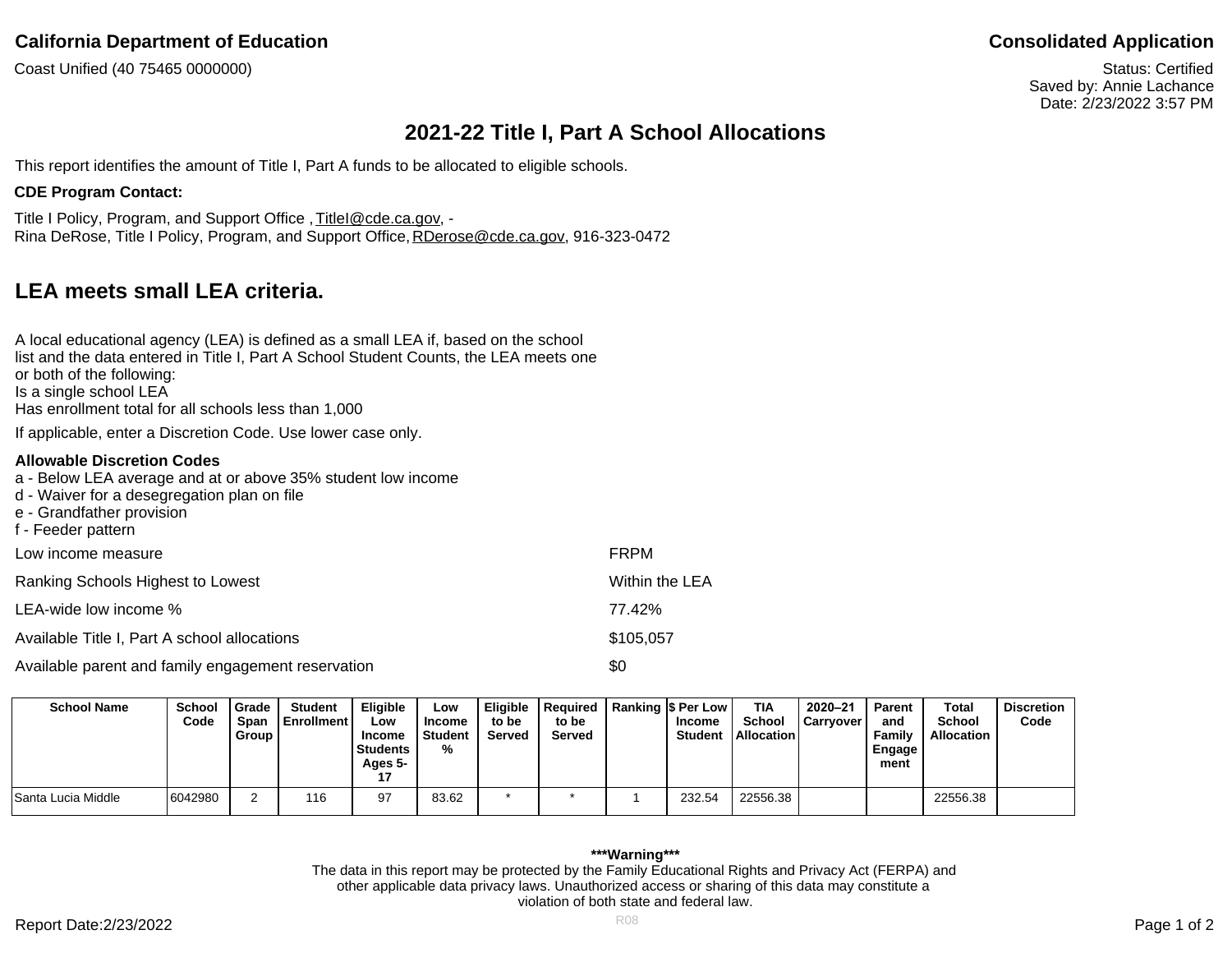Coast Unified (40 75465 0000000)

Status: Certified Saved by: Annie Lachance Date: 2/23/2022 3:57 PM

# **2021-22 Title I, Part A School Allocations**

This report identifies the amount of Title I, Part A funds to be allocated to eligible schools.

| <b>School Name</b>                 | School<br>Code | Grade<br>Span<br>Group | <b>Student</b><br>l Enrollment l | <b>Eligible</b><br>Low<br>Income<br><b>Students</b><br>Ages 5-<br>17 | Low<br>Income<br>Student<br>% | Eligible<br>to be<br>Served | Required<br>to be<br>Served |   | Ranking S Per Low<br>Income<br><b>Student</b> | <b>TIA</b><br><b>School</b><br>l Allocation I | $2020 - 21$<br><b>Carryover</b> | Parent<br>and<br>Family<br>Engage<br>ment | <b>Total</b><br><b>School</b><br><b>Allocation</b> | <b>Discretion</b><br>Code |
|------------------------------------|----------------|------------------------|----------------------------------|----------------------------------------------------------------------|-------------------------------|-----------------------------|-----------------------------|---|-----------------------------------------------|-----------------------------------------------|---------------------------------|-------------------------------------------|----------------------------------------------------|---------------------------|
| Cambria Grammar                    | 6042972        |                        | 205                              | 165                                                                  | 80.49                         |                             |                             | ⌒ | 500.00                                        | 82500.00                                      |                                 |                                           | 82500.00                                           |                           |
| Coast Union High                   | 4032009        | 3                      | 161                              | 113                                                                  | 70.19                         |                             |                             | ⌒ | 0.00                                          | 0.00                                          |                                 |                                           | 0.00                                               |                           |
| Leffingwell High<br>(Continuation) | 4030144        | 3                      | 14                               |                                                                      | 64.29                         |                             |                             | 4 | 0.00                                          | 0.00                                          |                                 |                                           | 0.00                                               |                           |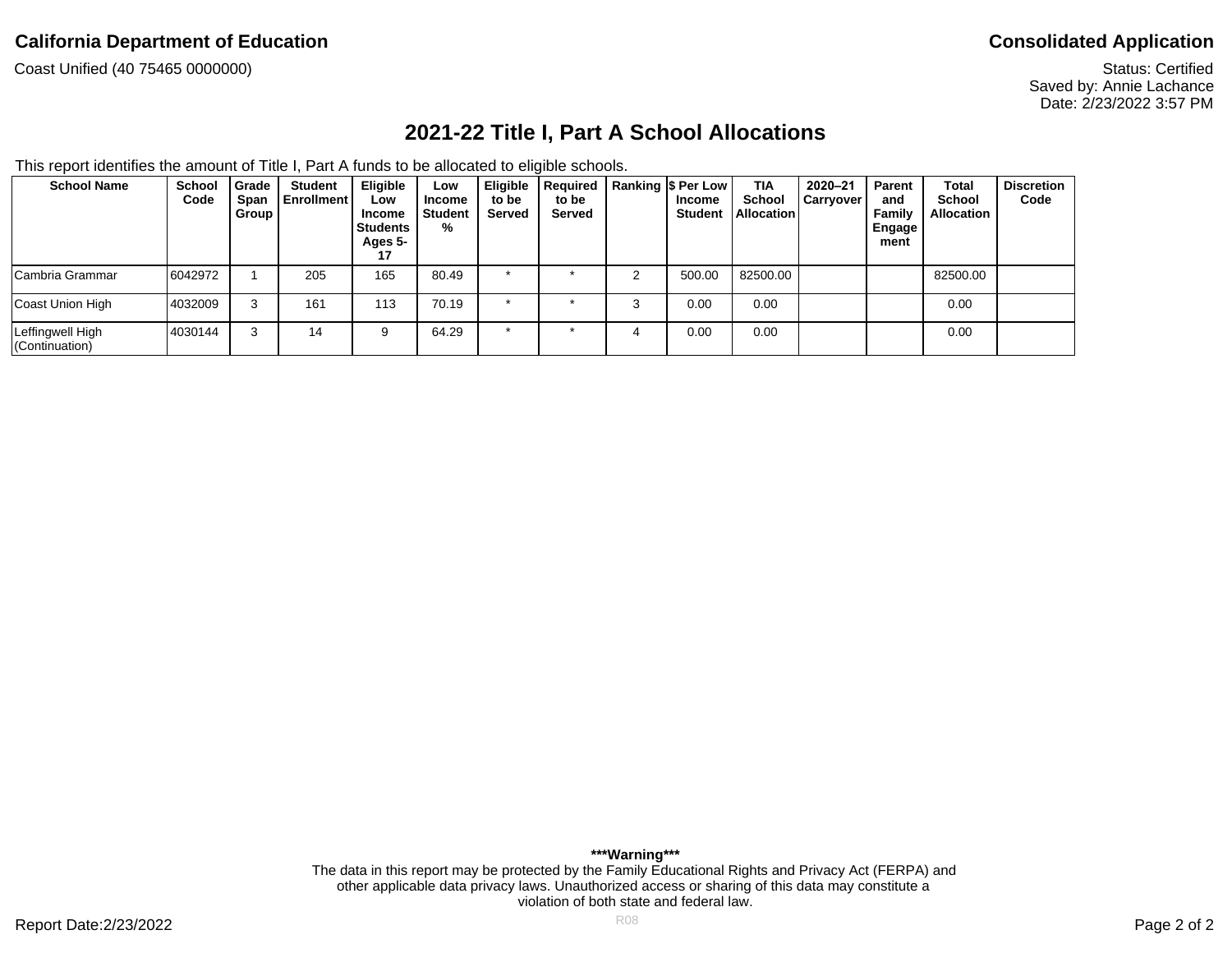Coast Unified (40 75465 0000000)

Status: Certified Saved by: Annie Lachance Date: 2/23/2022 3:39 PM

# **2021-22 Title I, Part A School Student Counts**

This data collection contains school-level student data. The information in this data collection will be used by the local educational agency (LEA) to calculate eligibility and ranking for Title I, Part A school allocations.

### **CDE Program Contact:**

Rina DeRose, Title I Policy, Program, and Support Office, RDerose@cde.ca.gov, 916-323-0472

| School ranking options                             | Within the LEA |
|----------------------------------------------------|----------------|
| Select the highest to lowest school ranking method |                |
| Select a low income measure                        | <b>FRPM</b>    |

## **Explanation of Pre-populated Student Counts**

The data fields in this form, containing total student enrollment counts and eligible low income students ages 5-17 counts, were pre-populated with PRIOR year (Fiscal Year 2020–21) certified data from CALPADS Fall 1 data submission.

**Note:** The LEA may use prior year data or current year data to calculate eligibility and ranking for Title I, Part A school allocations. The LEA may choose to manually enter current year data in place of prior year data.

| <b>School Name</b>                 | <b>School Code</b> | <b>Low Grade Offered</b> | <b>High Grade Offered</b> | <b>Grade Span Group</b> | <b>Student Enrollment</b> | <b>Eligible Low Income</b><br><b>Students Ages 5-17</b> |
|------------------------------------|--------------------|--------------------------|---------------------------|-------------------------|---------------------------|---------------------------------------------------------|
| Cambria Grammar                    | 6042972            |                          |                           |                         | 205                       | 165                                                     |
| Coast Union High                   | 4032009            |                          | 12                        |                         | 161                       | 113                                                     |
| Leffingwell High<br>(Continuation) | 4030144            |                          | 12                        |                         | 14                        |                                                         |
| <b>Santa Lucia Middle</b>          | 6042980            |                          |                           |                         | 116                       | 97                                                      |